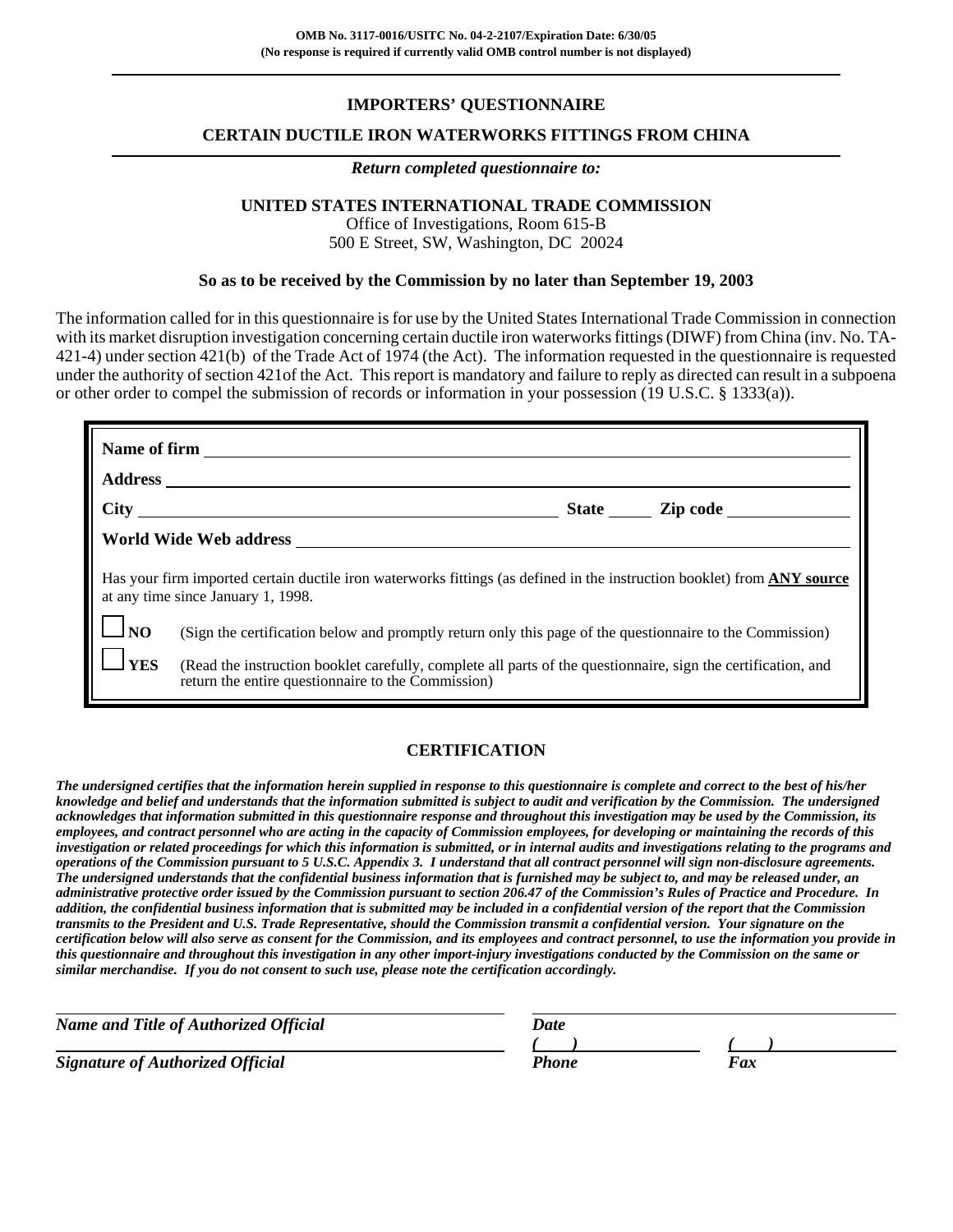# **PART I.**–**GENERAL QUESTIONS**

The questions in this questionnaire have been reviewed with market participants to ensure that issues of concern are adequately addressed and that data requests are sufficient, meaningful, and as limited as possible. Public reporting burden for this questionnaire is estimated to average 20 hours per response, including the time for reviewing instructions, searching existing data sources, gathering the data needed, and completing and reviewing the questionnaire. Send comments regarding the accuracy of this burden estimate or any other aspect of this collection of information, including suggestions for reducing the burden, to the Office of Investigations, U.S. International Trade Commission, 500 E Street, SW., Washington, DC 20024.

I-1. Please report below the actual number of hours required and the cost to your firm of preparing the reply to this questionnaire and completing the form.

| hours | dollars |
|-------|---------|
|       |         |

I-2. Provide the name and address of establishment(s) covered by this questionnaire (see page 3 of the instruction booklet for reporting guidelines). If your firm is publicly traded, please specify the stock exchange and trading symbol.

I-3. Is your firm owned, in whole or in part, by any other firm?

 $\Box$  No  $\Box$  Yes–List the following information.

|      | Firm name                        | Address                                                                                 | ownership |
|------|----------------------------------|-----------------------------------------------------------------------------------------|-----------|
| I-4. |                                  | Does your firm have any related firms, either domestic or foreign, which are engaged in |           |
|      | from China to the United States? | importing DIWF from China into the United States or which are engaged in exporting DIWF |           |
|      |                                  | $\Box$ Yes-List the following information.                                              |           |

| Firm name | Address | Affiliation |
|-----------|---------|-------------|
|           |         |             |

Extent of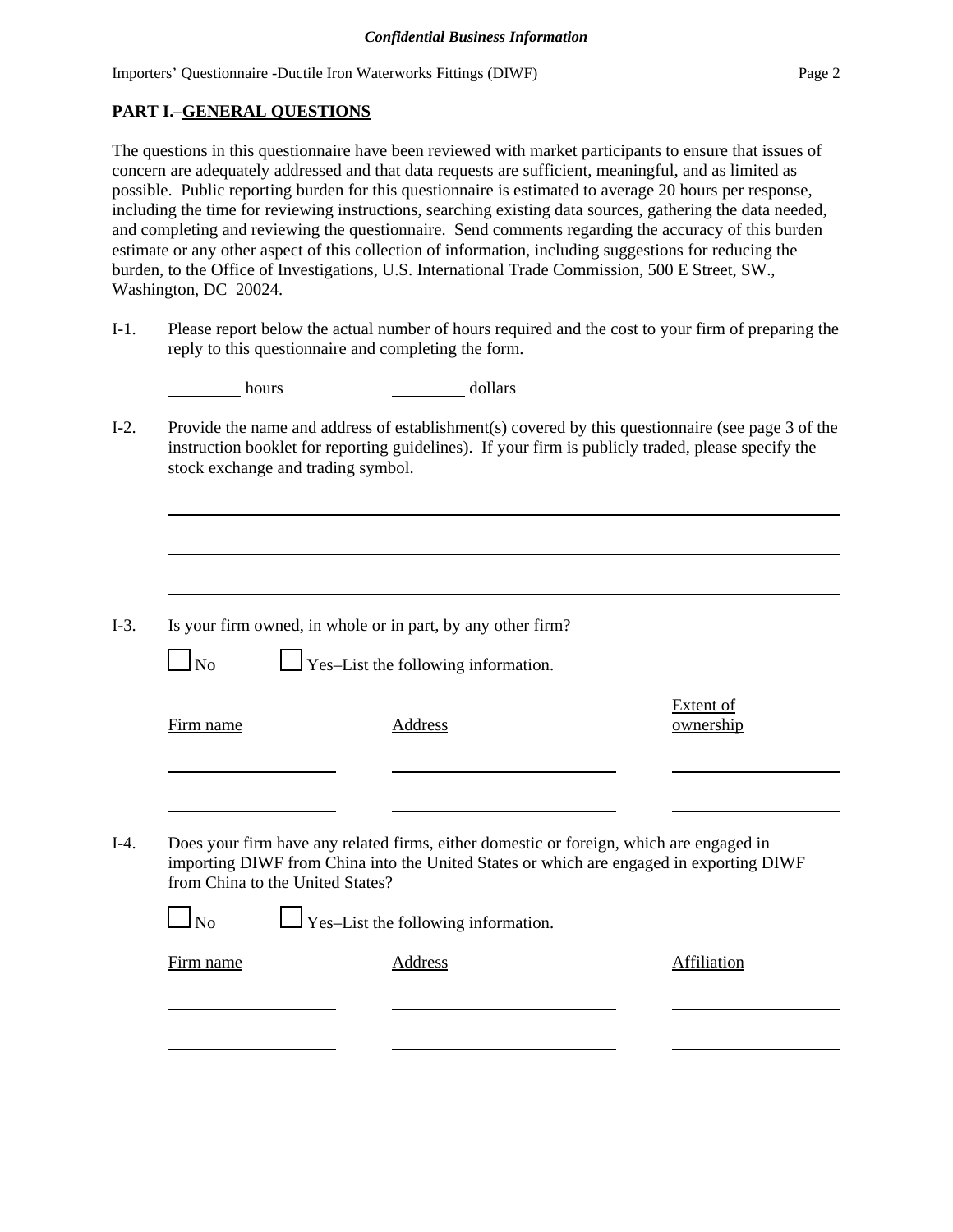|  | Importers' Questionnaire -Ductile Iron Waterworks Fittings (DIWF) | Page 3 |
|--|-------------------------------------------------------------------|--------|
|--|-------------------------------------------------------------------|--------|

# **PART I.**–**GENERAL QUESTIONS**–*Continued*

| $I-5.$  | Does your firm have any related firms, either domestic or foreign, which are engaged in the<br>production of DIWF? |                                                                                                                                                                                   |                    |  |  |  |
|---------|--------------------------------------------------------------------------------------------------------------------|-----------------------------------------------------------------------------------------------------------------------------------------------------------------------------------|--------------------|--|--|--|
|         | $\Box$ No                                                                                                          | $\perp$ Yes-List the following information.                                                                                                                                       |                    |  |  |  |
|         | Firm name                                                                                                          | <b>Address</b>                                                                                                                                                                    | <b>Affiliation</b> |  |  |  |
|         |                                                                                                                    |                                                                                                                                                                                   |                    |  |  |  |
| I-6.    |                                                                                                                    | Please indicate the nature of your firm's importing operations on DIWF. More than one answer                                                                                      |                    |  |  |  |
|         | may be applicable.                                                                                                 |                                                                                                                                                                                   |                    |  |  |  |
|         | Importer of record                                                                                                 | Takes title to the imported product(s)                                                                                                                                            |                    |  |  |  |
|         | Consignee of the imported product(s)                                                                               | Customs broker or freight forwarder                                                                                                                                               |                    |  |  |  |
| $I-7.$  |                                                                                                                    | If your firm is an importer of record of DIWF but is <b>not</b> the consignee, please list the consignees<br>below (company name, address, telephone, and individual to contact). |                    |  |  |  |
|         |                                                                                                                    |                                                                                                                                                                                   |                    |  |  |  |
| $I-8.$  | foreign trade zones or bonded warehouses.                                                                          | Please indicate whether your firm enters DIWF into, or withdraws such merchandise from,                                                                                           |                    |  |  |  |
|         | N <sub>0</sub><br>Foreign trade zones                                                                              | Yes                                                                                                                                                                               |                    |  |  |  |
|         | N <sub>o</sub><br><b>Bonded warehouses</b>                                                                         | Yes                                                                                                                                                                               |                    |  |  |  |
| $I-9.$  | bond) program.                                                                                                     | Please indicate whether your firm imports DIWF under the TIB (temporary importation under                                                                                         |                    |  |  |  |
|         | No<br>Yes                                                                                                          |                                                                                                                                                                                   |                    |  |  |  |
| $I-10.$ |                                                                                                                    | To your knowledge, have the products subject to this investigation been the subject of any other<br>import relief investigations in the United States or in any other countries?  |                    |  |  |  |
|         | $\Box$ No                                                                                                          | $\frac{1}{1}$ Yes-Please specify.                                                                                                                                                 |                    |  |  |  |
|         |                                                                                                                    |                                                                                                                                                                                   |                    |  |  |  |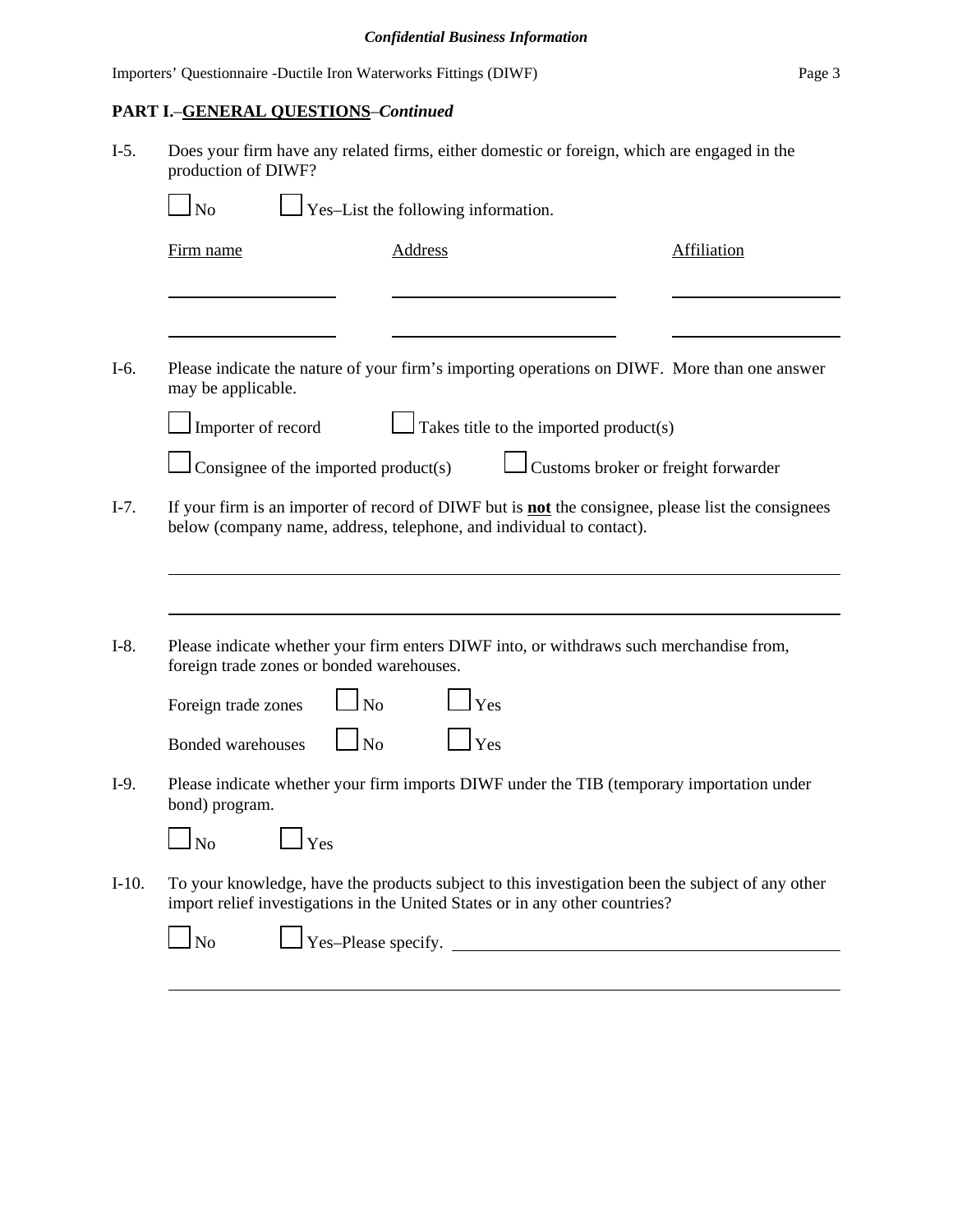### **PART II.**–**TRADE AND RELATED INFORMATION**

Further information on this part of the questionnaire can be obtained from Fred Ruggles (202-205-3180 or E-mail fruggles@usitc.gov). **Supply all data requested on a calendar-year basis.**

II-1. Who should be contacted regarding the requested trade and related information?

| Company contact:            |                                                                   |                                                                                                                                                                                                                                                                                             |  |
|-----------------------------|-------------------------------------------------------------------|---------------------------------------------------------------------------------------------------------------------------------------------------------------------------------------------------------------------------------------------------------------------------------------------|--|
|                             | Name and title                                                    |                                                                                                                                                                                                                                                                                             |  |
|                             | Phone No.                                                         | E-mail address                                                                                                                                                                                                                                                                              |  |
| DIWF since January 1, 1998? |                                                                   | Has your firm experienced any plant openings, relocations, expansions, acquisitions,<br>consolidations, closures, or prolonged shutdowns because of strikes or equipment failure, or any<br>other change in the character of your operations or organization relating to the importation of |  |
| $\Box$ No                   |                                                                   | Yes-Supply details as to the time, nature, and significance of such changes.                                                                                                                                                                                                                |  |
|                             |                                                                   |                                                                                                                                                                                                                                                                                             |  |
|                             |                                                                   |                                                                                                                                                                                                                                                                                             |  |
| March 31, 2003?             |                                                                   | Has your firm imported or arranged for the importation of DIWF from China for delivery after                                                                                                                                                                                                |  |
| N <sub>o</sub>              |                                                                   | Yes-Indicate when such orders are to be delivered and the quantities involved.                                                                                                                                                                                                              |  |
|                             |                                                                   |                                                                                                                                                                                                                                                                                             |  |
|                             |                                                                   |                                                                                                                                                                                                                                                                                             |  |
|                             | this product. If your reasons differ by source, please elaborate. | If your firm also produces DIWF in the United States, please indicate your reasons for importing                                                                                                                                                                                            |  |
|                             |                                                                   |                                                                                                                                                                                                                                                                                             |  |
|                             |                                                                   |                                                                                                                                                                                                                                                                                             |  |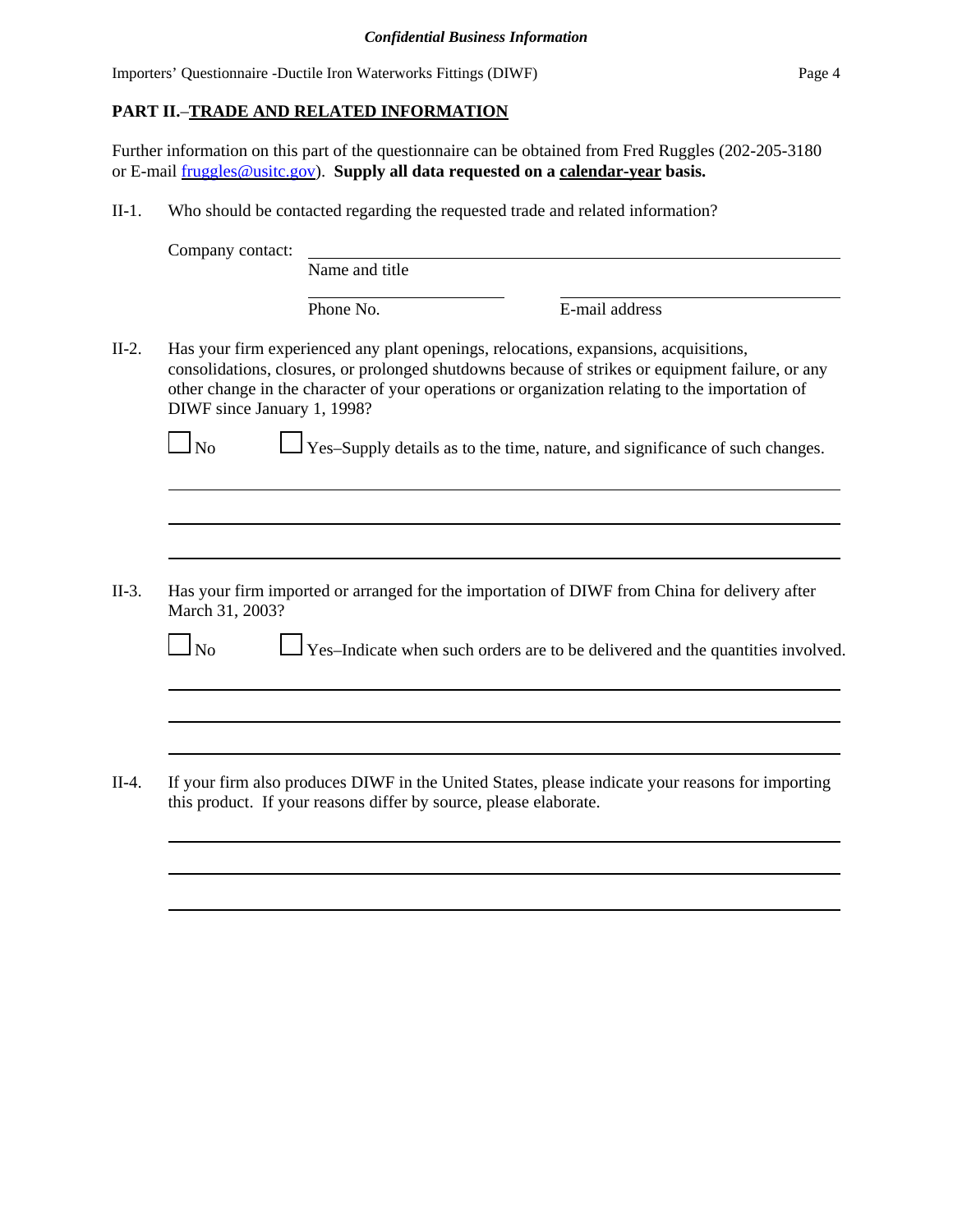#### **PART II.**–**TRADE AND RELATED INFORMATION**–*Continued*

II-5. **SHIPMENT TYPE**.-- Report your firm's U.S. shipments of DIWF imported by your U.S. establishment(s), by types, for calendar year 2002. Please note that data should reconcile with imports reported in section II-8.

|                         | <b>Quantity (short tons)</b> | Value (\$1,000) |
|-------------------------|------------------------------|-----------------|
| <b>Compact DIWF</b>     |                              |                 |
| <b>Full-bodied DIWF</b> |                              |                 |

II-6. a) Please identify the DIWF products imported by your firm, as follows:

|                                       | Compact | Full-bodied |
|---------------------------------------|---------|-------------|
| Size (nominal diameter in inches)  to |         | to          |
|                                       |         |             |
| Waterworking pressure (pounds PSI).   |         |             |

II-7. Are there any types of DIWF imported by your firm into the U.S. market from China that U.S. manufacturers do not currently produce (or during the period of investigation did not produce)? When considering "types" consider physical composition, method of manufacture, specification standards, finish, size, or any other key characteristics such that it is "frequently" used for different end-uses than those produced in the U.S.

 $\Box$  No  $\Box$  Yes-- (a) Please identify the product, their uses, and customers:  $\overline{a}$ 

 $\overline{a}$ 

(b) Report the quantity and value of your firm's U.S. shipments (commercial shipments and company transfers) of such products imported from China by product, as follows:

| (Quantity in short tons, value in \$1,000)   |      |                       |      |      |      |      |              |  |
|----------------------------------------------|------|-----------------------|------|------|------|------|--------------|--|
|                                              |      | <b>Calendar years</b> |      |      |      |      | January-June |  |
| Item                                         | 1998 | 1999                  | 2000 | 2001 | 2002 | 2002 | 2003         |  |
| Product #1:                                  |      |                       |      |      |      |      |              |  |
| (identify product and supplier):<br>Quantity |      |                       |      |      |      |      |              |  |
| Value                                        |      |                       |      |      |      |      |              |  |
| Product #2:                                  |      |                       |      |      |      |      |              |  |
| (identify product and supplier):<br>Quantity |      |                       |      |      |      |      |              |  |
| Value                                        |      |                       |      |      |      |      |              |  |
| Product #3:                                  |      |                       |      |      |      |      |              |  |
| (identify product and supplier):<br>Quantity |      |                       |      |      |      |      |              |  |
| Value                                        |      |                       |      |      |      |      |              |  |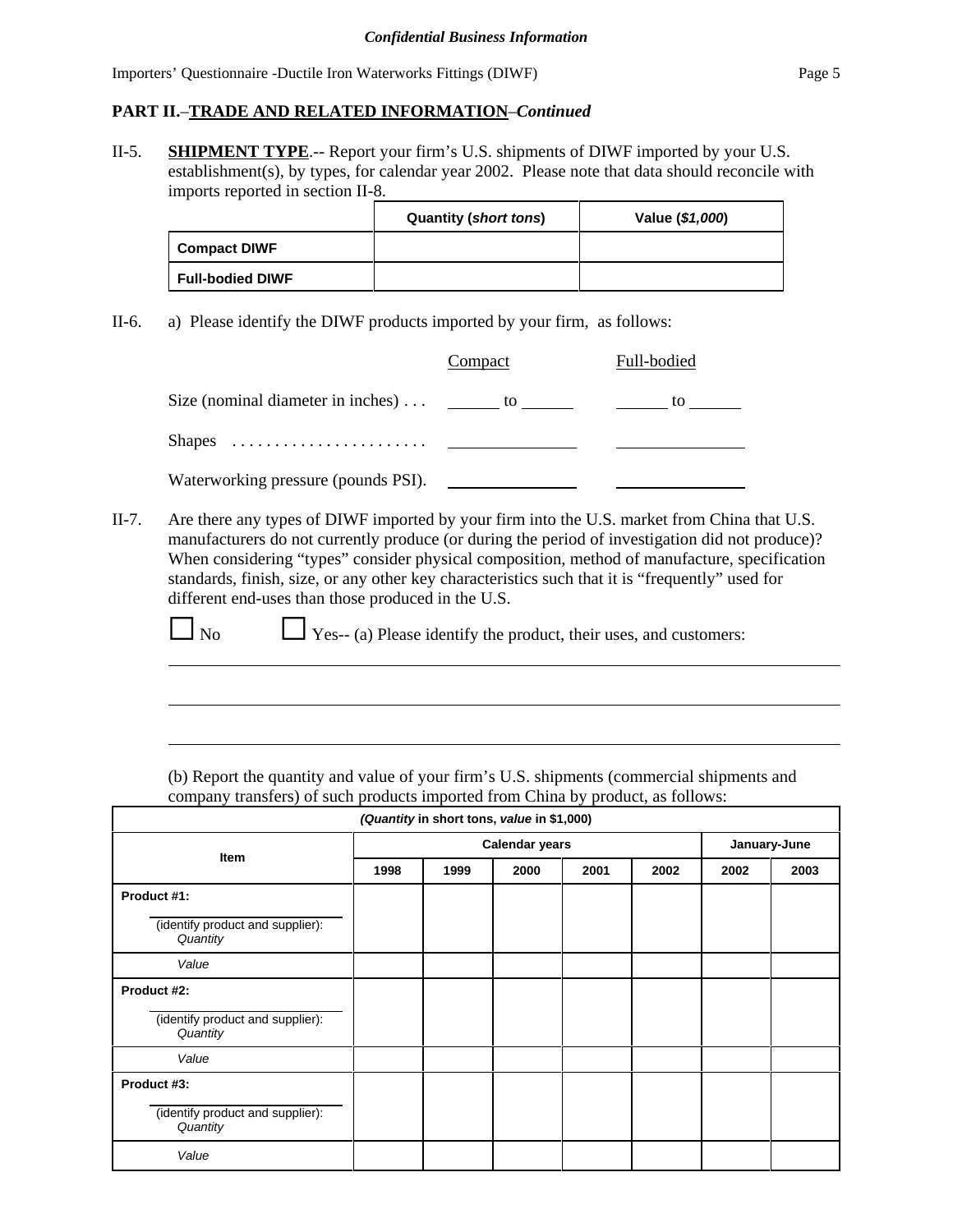## **PART II.**–**TRADE AND RELATED INFORMATION**–*Continued*

II-8. **IMPORTS BY SOURCE–DIWF**.–Report your firm's imports and your firm's shipments and inventories of DIWF imported by your firm during the specified periods. (See definitions in the instruction booklet.) **Report separately for China and for all other sources combined. Photocopy as many pages as you need.**

| China                                                                                                                                                                                                                                                                                                                                                |      |                                            | All other sources combined <sup>1</sup> |      |      |              |      |
|------------------------------------------------------------------------------------------------------------------------------------------------------------------------------------------------------------------------------------------------------------------------------------------------------------------------------------------------------|------|--------------------------------------------|-----------------------------------------|------|------|--------------|------|
|                                                                                                                                                                                                                                                                                                                                                      |      | (Quantity in short tons, value in \$1,000) |                                         |      |      |              |      |
|                                                                                                                                                                                                                                                                                                                                                      |      |                                            | <b>Calendar years</b>                   |      |      | January-June |      |
| Item                                                                                                                                                                                                                                                                                                                                                 | 1998 | 1999                                       | 2000                                    | 2001 | 2002 | 2002         | 2003 |
| <b>BEGINNING-OF-PERIOD INVENTORIES</b><br>(quantity)                                                                                                                                                                                                                                                                                                 |      |                                            |                                         |      |      |              |      |
| <b>IMPORTS:2</b>                                                                                                                                                                                                                                                                                                                                     |      |                                            |                                         |      |      |              |      |
| Quantity of imports                                                                                                                                                                                                                                                                                                                                  |      |                                            |                                         |      |      |              |      |
| Value of imports                                                                                                                                                                                                                                                                                                                                     |      |                                            |                                         |      |      |              |      |
| <b>U.S. SHIPMENTS:</b>                                                                                                                                                                                                                                                                                                                               |      |                                            |                                         |      |      |              |      |
| <b>Commercial shipments:</b>                                                                                                                                                                                                                                                                                                                         |      |                                            |                                         |      |      |              |      |
| Quantity of commercial shipments                                                                                                                                                                                                                                                                                                                     |      |                                            |                                         |      |      |              |      |
| Value of commercial shipments                                                                                                                                                                                                                                                                                                                        |      |                                            |                                         |      |      |              |      |
| Internal consumption/company transfers:                                                                                                                                                                                                                                                                                                              |      |                                            |                                         |      |      |              |      |
| Quantity of internal consumption/<br>transfers                                                                                                                                                                                                                                                                                                       |      |                                            |                                         |      |      |              |      |
| Value <sup>3</sup> of internal<br>consumption/transfers                                                                                                                                                                                                                                                                                              |      |                                            |                                         |      |      |              |      |
| <b>EXPORT SHIPMENTS:4</b>                                                                                                                                                                                                                                                                                                                            |      |                                            |                                         |      |      |              |      |
| Quantity of export shipments                                                                                                                                                                                                                                                                                                                         |      |                                            |                                         |      |      |              |      |
| Value of export shipments                                                                                                                                                                                                                                                                                                                            |      |                                            |                                         |      |      |              |      |
| <b>END-OF-PERIOD INVENTORIES<sup>5</sup></b><br>(quantity)                                                                                                                                                                                                                                                                                           |      |                                            |                                         |      |      |              |      |
| <b>U.S. COMMERCIAL SHIPMENTS TO:</b><br>Waterworks houses (quantity)                                                                                                                                                                                                                                                                                 |      |                                            |                                         |      |      |              |      |
| Other distributors (quantity)                                                                                                                                                                                                                                                                                                                        |      |                                            |                                         |      |      |              |      |
| End users (quantity)                                                                                                                                                                                                                                                                                                                                 |      |                                            |                                         |      |      |              |      |
| <sup>1</sup> Please identify these sources:                                                                                                                                                                                                                                                                                                          |      |                                            |                                         |      |      |              |      |
| <sup>2</sup> Please identify the foreign producers, if known:                                                                                                                                                                                                                                                                                        |      |                                            |                                         |      |      |              |      |
| <sup>3</sup> Sales to related firms (including internal consumption) must be valued at fair market value. In the event that you use a different<br>basis for valuing these sales within your company, please specify that basis (e.g., cost, cost plus, etc.) and provide value data using<br>that basis for 1997, 1998, 1999, 2000, 2001, and 2002: |      |                                            |                                         |      |      |              |      |
| <sup>4</sup> Identify your principal export markets:                                                                                                                                                                                                                                                                                                 |      |                                            |                                         |      |      |              |      |
| <sup>5</sup> Reconciliation of data.--Please note that the quantities reported above should reconcile as follows: beginning-of-period<br>inventories, plus imports, less total shipments, equals end-of-period inventories. Do the data reported reconcile?                                                                                          |      |                                            |                                         |      |      |              |      |

Yes  $L$  No–Please explain:

ſ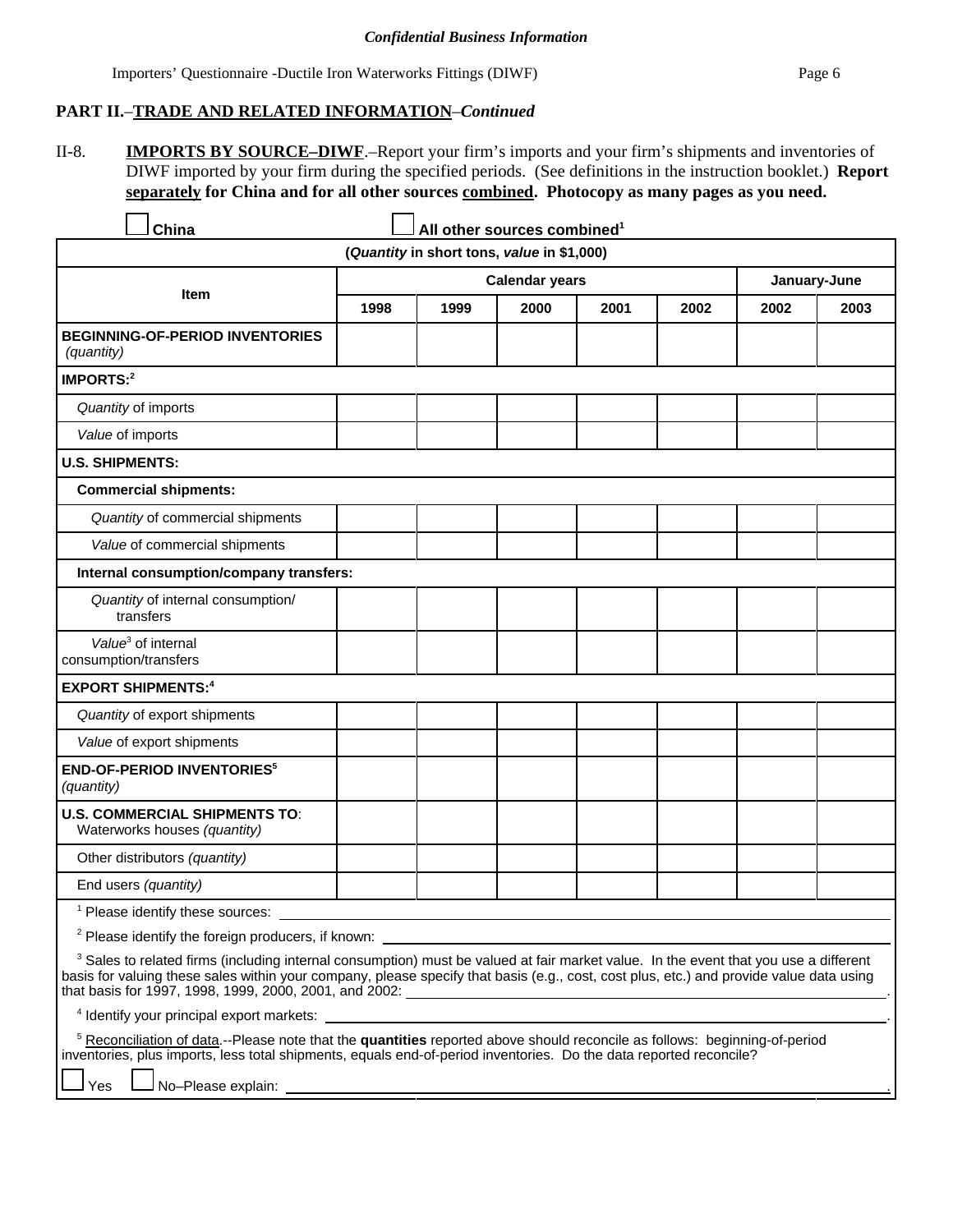## **PART II.--TRADE AND RELATED INFORMATION--***Continued*

II-9. **IMPORTS BY SOURCE–GRAY IRON WATERWORKS FITTINGS**.–Report your firm's imports and your firm's shipments of gray iron waterworks fittings imported by your firm during the specified periods. (See definitions in the instruction booklet.) **Report for all other sources combined.** 

| (Quantity in short tons, value in \$1,000)                           |                       |      |      |      |              |      |      |
|----------------------------------------------------------------------|-----------------------|------|------|------|--------------|------|------|
|                                                                      | <b>Calendar years</b> |      |      |      | January-June |      |      |
| <b>Item</b>                                                          | 1998                  | 1999 | 2000 | 2001 | 2002         | 2002 | 2003 |
| <b>IMPORTS:1</b>                                                     |                       |      |      |      |              |      |      |
| Quantity of imports                                                  |                       |      |      |      |              |      |      |
| Value of imports                                                     |                       |      |      |      |              |      |      |
| <b>U.S. SHIPMENTS:</b>                                               |                       |      |      |      |              |      |      |
| <b>Commercial shipments:</b>                                         |                       |      |      |      |              |      |      |
| Quantity of commercial shipments                                     |                       |      |      |      |              |      |      |
| Value of commercial shipments                                        |                       |      |      |      |              |      |      |
| <b>U.S. COMMERCIAL SHIPMENTS TO:</b><br>Waterworks houses (quantity) |                       |      |      |      |              |      |      |
| Other distributors (quantity)                                        |                       |      |      |      |              |      |      |
| End users (quantity)                                                 |                       |      |      |      |              |      |      |
| <sup>1</sup> Please identify the foreign producers, if known:        |                       |      |      |      |              |      |      |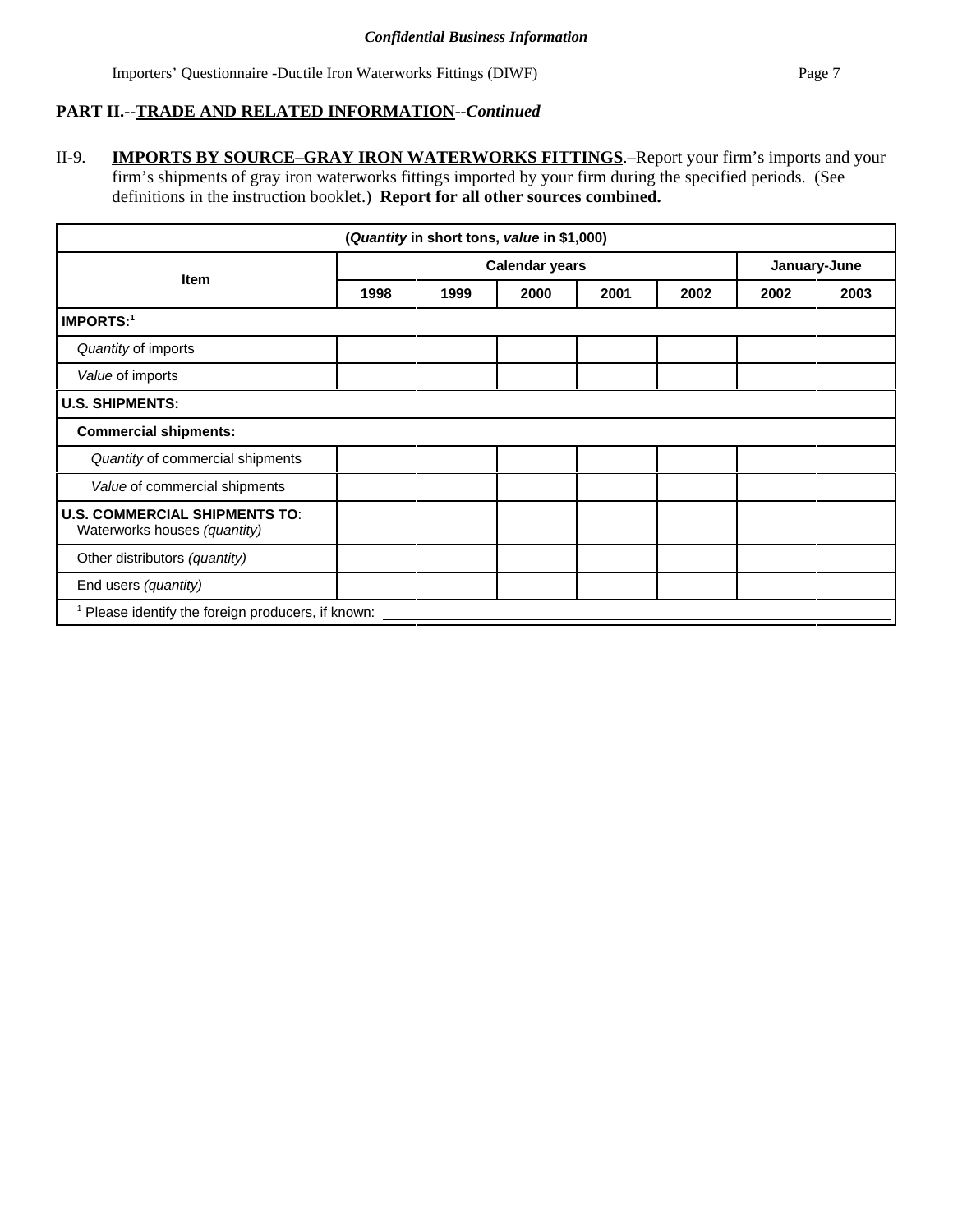# **PART II.--TRADE AND RELATED INFORMATION--***Continued*

II-10. **COMPARABILITY OF BETWEEN IRON WATERWORKS FITTINGS** .--Please describe the differences and similarities between ductile and gray iron waterworks fittings for the following factors: (a) **physical properties**; (b) **manufacturing processes**–where and how they are made; (c) **end uses**; and (d) **channels of distribution**--describe the specific customer requirements and channels of distribution/market situation in which the products are sold. Use additional pages as necessary.

#### **(a) Physical properties:**

**(b) Manufacturing processes**:

**(c) End uses:**

**(d) Channels of distribution:**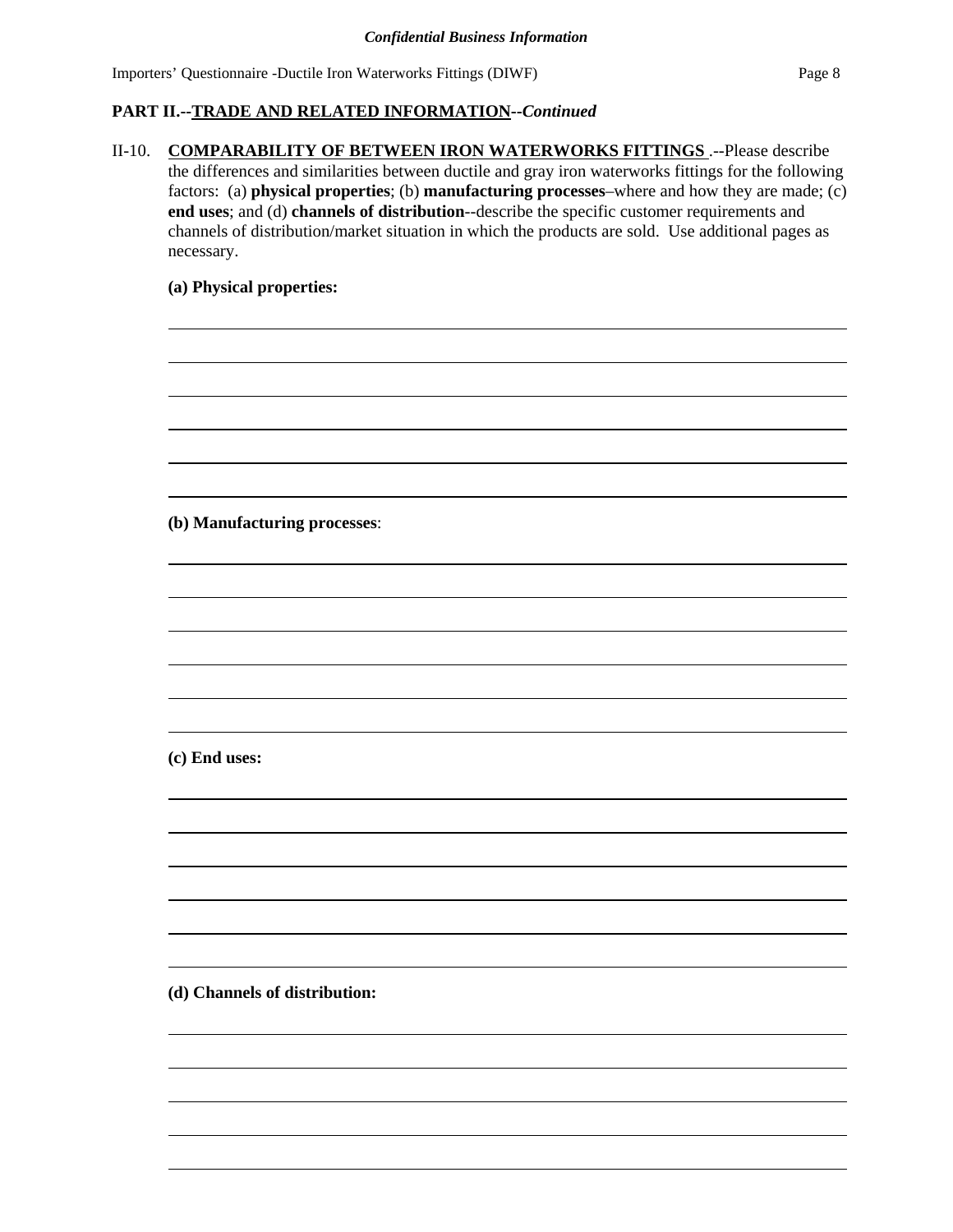#### **PART III.**–**PRICING AND MARKET FACTORS**

Further information on this part of the questionnaire can be obtained from John Benedetto (jbenedetto@usitc.gov or 202-205-3270).

III-1. Who should be contacted regarding the requested pricing and related information?

Company contact:

Name and title

Phone No. **E**-mail address

#### **Section III-A.**–**PRICE DATA**

This section requests quarterly price and quantity data, f.o.b. your U.S. point of shipment, concerning your firm's shipments of the following DIWF products imported from China and sold to unrelated U.S. customers during January 1998-June 2003:

*Product 1.***–** Compact ductile iron (ASTM A536) mechanical joint 45 degree bend, 6 inch nominal diameter, without accessories, conforming to AWWA/ANSI specification C153/A21.53, cement-lined, tar-coated, rated for waterworking pressure of 350 PSI.

*Product 2.***–** Compact ductile iron (ASTM A536) mechanical joint 90 degree bend, 6 inch nominal diameter, without accessories, conforming to AWWA/ANSI specification C153/A21.53, cement-lined, tar-coated, rated for waterworking pressure of 350 PSI.

*Product 3.***–**Compact ductile iron (ASTM A536) mechanical joint tee, 6 inch nominal diameter (6 inch by 6 inch tee), without accessories, conforming to AWWA/ANSI specification C153/A21.53, cement-lined, tar-coated, rated for waterworking pressure of 350 PSI.

*Product 4.***–**Compact ductile iron (ASTM A536) mechanical joint 45 degree bend, 8 inch nominal diameter, without accessories, conforming to AWWA/ANSI specification C153/A21.53, cementlined, tar-coated, rated for waterworking pressure of 350 PSI.

*Product 5.***–**Full- bodied ductile iron (ASTM A536) mechanical joint 90 degree bend, 8 inch nominal diameter, without accessories, conforming to AWWA/ANSI specification C110/21.10, cement-lined, tar-coated, rated for waterworking pressure of 350 PSI.

**Please note that total dollar values should be f.o.b., U.S. point of shipment and should not include U.S.-inland transportation costs. Total dollar values should reflect the FINAL NET amount paid to you (i.e., should be net of all deductions for discounts or rebates).**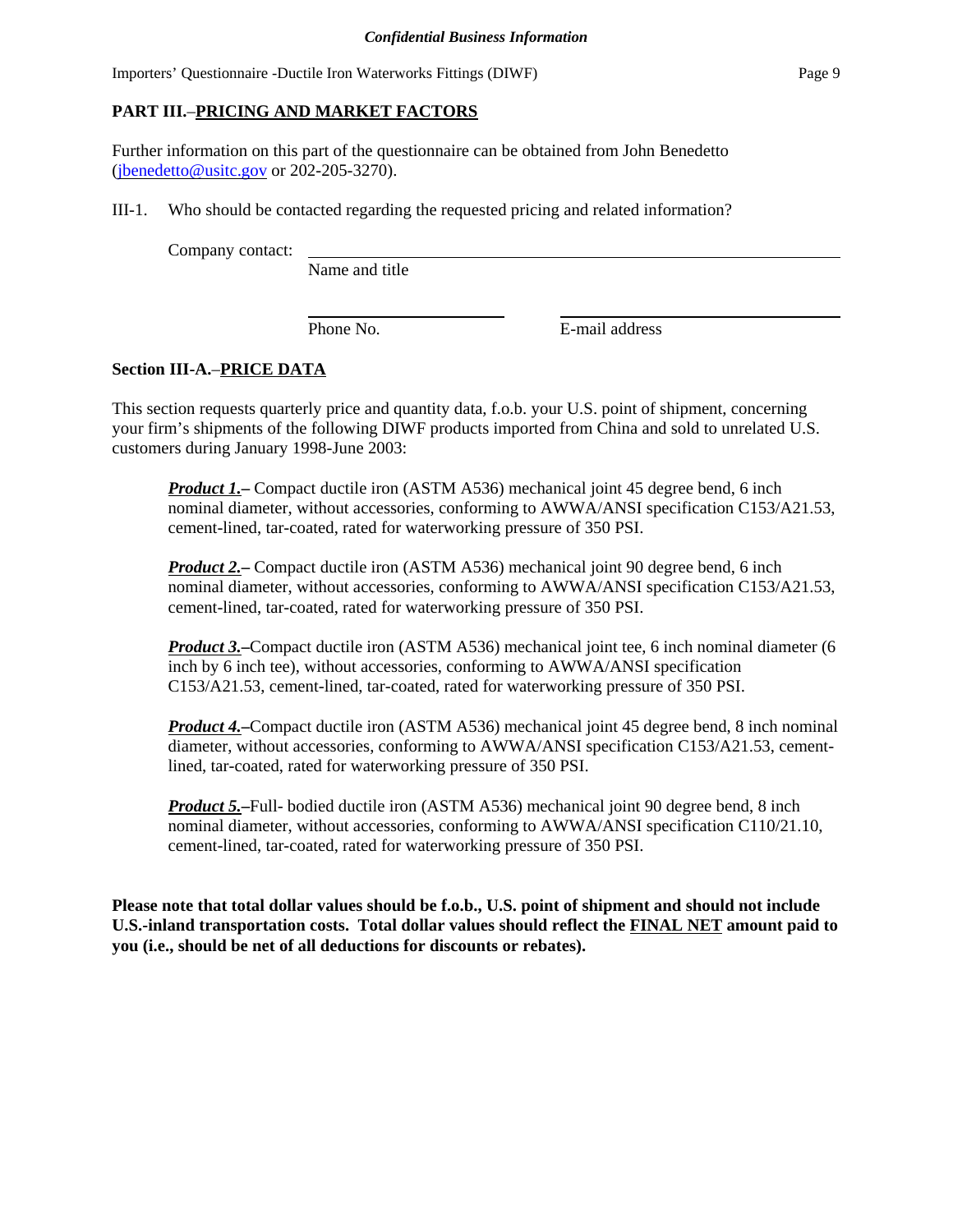#### **PART III.**–**PRICING AND RELATED INFORMATION**–*Continued*

# **Section III-A.**–**PRICE DATA**–*Continued*

**COPY THIS PAGE AS NECESSARY.** Complete a separate page for each of the specified products1 imported from China and sold by your firm.

| Product 1<br><b>Product 2</b><br>Product 3                                                                                                                 | Product 5<br>Product 4 |              |  |  |  |
|------------------------------------------------------------------------------------------------------------------------------------------------------------|------------------------|--------------|--|--|--|
| (Quantity in units, value in dollars)                                                                                                                      |                        |              |  |  |  |
| <b>Period of shipment</b>                                                                                                                                  | Quantity               | F.o.b. value |  |  |  |
| 1998:                                                                                                                                                      |                        |              |  |  |  |
| January-March                                                                                                                                              |                        |              |  |  |  |
| April-June                                                                                                                                                 |                        |              |  |  |  |
| July-September                                                                                                                                             |                        |              |  |  |  |
| October-December                                                                                                                                           |                        |              |  |  |  |
| 1999:                                                                                                                                                      |                        |              |  |  |  |
| January-March                                                                                                                                              |                        |              |  |  |  |
| April-June                                                                                                                                                 |                        |              |  |  |  |
| July-September                                                                                                                                             |                        |              |  |  |  |
| October-December                                                                                                                                           |                        |              |  |  |  |
| 2000:                                                                                                                                                      |                        |              |  |  |  |
| January-March                                                                                                                                              |                        |              |  |  |  |
| April-June                                                                                                                                                 |                        |              |  |  |  |
| July-September                                                                                                                                             |                        |              |  |  |  |
| October-December                                                                                                                                           |                        |              |  |  |  |
| 2001:                                                                                                                                                      |                        |              |  |  |  |
| January-March                                                                                                                                              |                        |              |  |  |  |
| April-June                                                                                                                                                 |                        |              |  |  |  |
| July-September                                                                                                                                             |                        |              |  |  |  |
| October-December                                                                                                                                           |                        |              |  |  |  |
| 2002:                                                                                                                                                      |                        |              |  |  |  |
| January-March                                                                                                                                              |                        |              |  |  |  |
| April-June                                                                                                                                                 |                        |              |  |  |  |
| July-September                                                                                                                                             |                        |              |  |  |  |
| October-December                                                                                                                                           |                        |              |  |  |  |
| 2003:                                                                                                                                                      |                        |              |  |  |  |
| January-March                                                                                                                                              |                        |              |  |  |  |
| April-June                                                                                                                                                 |                        |              |  |  |  |
| $1$ If your product does not exactly meet the product specifications but is competitive with the specified DWIF,<br>provide a description of your product: |                        |              |  |  |  |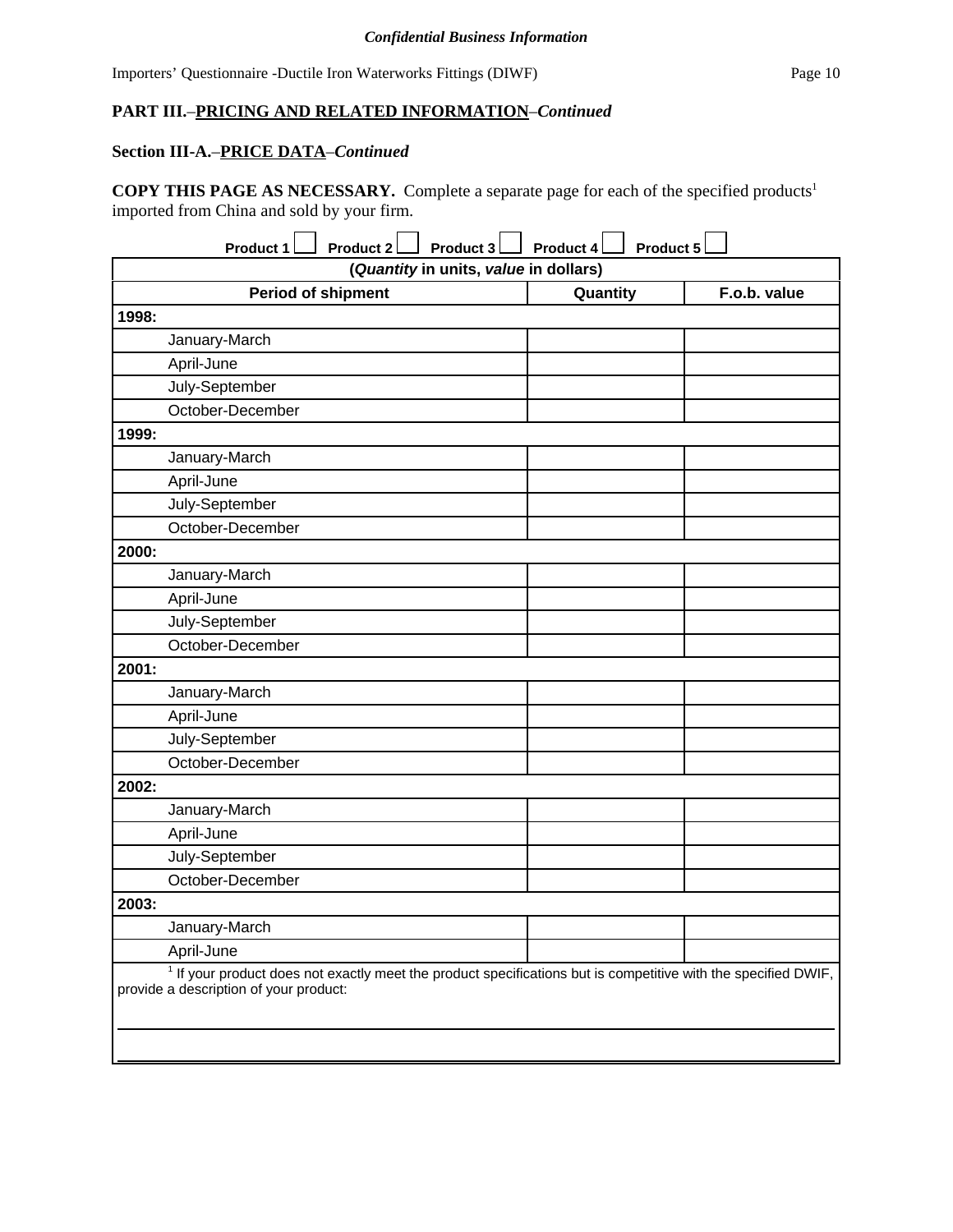#### **PART III.**–**PRICING AND RELATED INFORMATION**–*Continued*

#### **Section III-B.**–**PRICE-RELATED QUESTIONS**

- III-B-1. Please describe how your firm determines the prices that it charges for sales of DIWF (transaction by transaction negotiation, contracts for multiple shipments, set price lists, etc.). If your firm issues price lists, please include a copy of a recent price list with your submission. If your price list is large, please submit sample pages.
- III-B-2. Please describe your firm's discount policy (quantity discounts, annual total volume discounts, etc.).
- III-B-3. What are your firm's typical sales terms for DIWF imported from China (e.g., 2/10 net 30 days)? On what basis are your prices of such product usually quoted (e.g., f.o.b. port of entry, or delivered)?
- III-B-4. Approximately what percentage of your firm's sales of DIWF imported from China are on a contract ( $\equiv$  percent) vs. spot sales ( $\equiv$  percent) basis? If you sell on a contract basis, please answer the following questions with respect to provisions of a typical contract.
- (a) What is the average duration of a contract? (b) How frequently are contracts renegotiated? (c) Does the contract fix quantity, price, or both? (d) Does the contract have a meet or release provision? (e) What are the standard quantity requirements, if any? (f) What is the price premium for sub-minimum shipments?  $\_\_$  percent III-B-5. What is the average lead time between a customer's order and the date of delivery for your firm's sales of imported DIWF?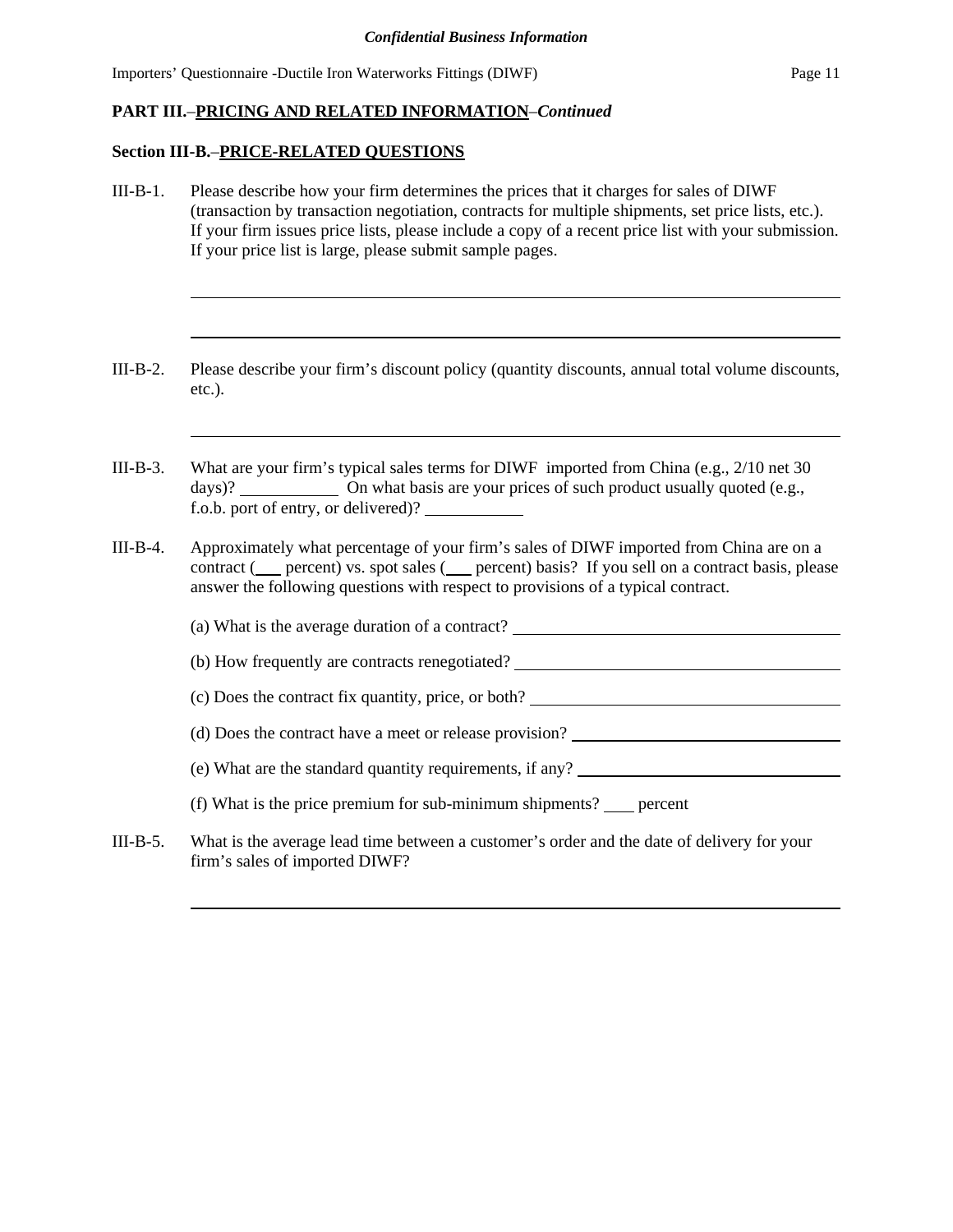# **PART III.**–**PRICING AND RELATED INFORMATION**–*Continued*

# **Section III-B.**–**PRICE-RELATED QUESTIONS**–*Continued*

| III-B-6.   | What is the approximate percentage of the total delivered value of DIWF that is accounted for<br>by U.S. inland transportation costs? ____ percent. Who generally arranges the transportation<br>to your customers' locations? Your firm _____ or purchaser ______ (check one). What<br>proportion of your sales occur within 100 miles of your storage facility or the port of entry?<br>__ percent. 101 to 1,000 miles? __ percent. Over 1,000 miles? __ percent. |
|------------|---------------------------------------------------------------------------------------------------------------------------------------------------------------------------------------------------------------------------------------------------------------------------------------------------------------------------------------------------------------------------------------------------------------------------------------------------------------------|
| $III-B-7.$ | What is the geographic market area in the United States served by your firm's imports of<br>DIWF from China?                                                                                                                                                                                                                                                                                                                                                        |
| III-B-8.   | What other products may be substitutes for DIWF?                                                                                                                                                                                                                                                                                                                                                                                                                    |
|            |                                                                                                                                                                                                                                                                                                                                                                                                                                                                     |
| III-B-9.   | Describe the end uses of the DIWF that you import from China. For each end use product,<br>what percentage of the total cost is accounted for by DIWF?                                                                                                                                                                                                                                                                                                              |
|            |                                                                                                                                                                                                                                                                                                                                                                                                                                                                     |
| III-B-10.  | How has the demand within the United States (and outside the United States if known) for<br>DIWF changed since January 1, 1998? What were the principal factors affecting changes in<br>demand?                                                                                                                                                                                                                                                                     |
|            |                                                                                                                                                                                                                                                                                                                                                                                                                                                                     |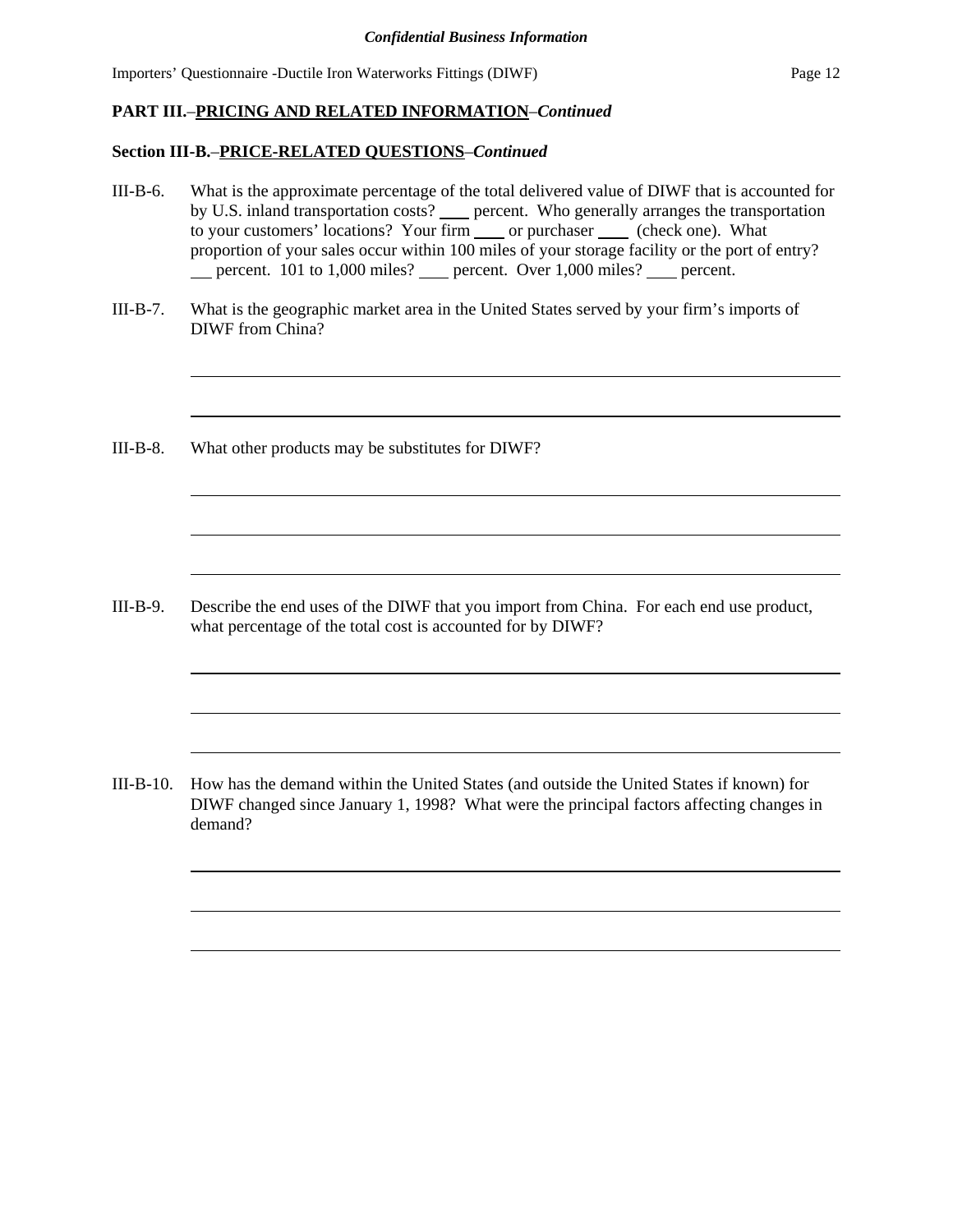### **PART III.**–**PRICING AND RELATED INFORMATION**–*Continued*

# **Section III-B.**–**PRICE-RELATED QUESTIONS**–*Continued*

| $III-B-11.$ | Have there been any significant changes in the product range or marketing of DIWF in the<br>past five years?                                                                      |  |  |  |  |  |
|-------------|-----------------------------------------------------------------------------------------------------------------------------------------------------------------------------------|--|--|--|--|--|
|             | Yes-Please describe.<br>N <sub>o</sub>                                                                                                                                            |  |  |  |  |  |
|             |                                                                                                                                                                                   |  |  |  |  |  |
| $III-B-12.$ | Does your firm purchase or sell DIWF over the internet?                                                                                                                           |  |  |  |  |  |
|             | N <sub>o</sub><br>Yes-Please describe, noting the estimated percentage of your firm's total<br>purchases/sales of DIWF in 2001 accounted for by internet<br>transactions.         |  |  |  |  |  |
|             |                                                                                                                                                                                   |  |  |  |  |  |
| $III-B-13.$ | Are the U.S.-produced and imported DIWF from China used interchangeably (i.e., can they<br>physically be used in the same applications)?<br>No--Please explain.<br>$\mathbf{Yes}$ |  |  |  |  |  |
|             |                                                                                                                                                                                   |  |  |  |  |  |
|             |                                                                                                                                                                                   |  |  |  |  |  |
| $III-B-14.$ | Are the U.S.-produced and <b>NONSUBJECT</b> imported DIWF (i.e., products imported from<br>countries other than China) generally used interchangeably?                            |  |  |  |  |  |
|             | No--Please explain, by country.<br>Yes                                                                                                                                            |  |  |  |  |  |
|             |                                                                                                                                                                                   |  |  |  |  |  |
| $III-B-15.$ | Are NONSUBJECT imported DIWF and imported DIWF from China used interchangeably?                                                                                                   |  |  |  |  |  |
|             | No--Please explain, by country.<br>Yes                                                                                                                                            |  |  |  |  |  |
|             |                                                                                                                                                                                   |  |  |  |  |  |
|             |                                                                                                                                                                                   |  |  |  |  |  |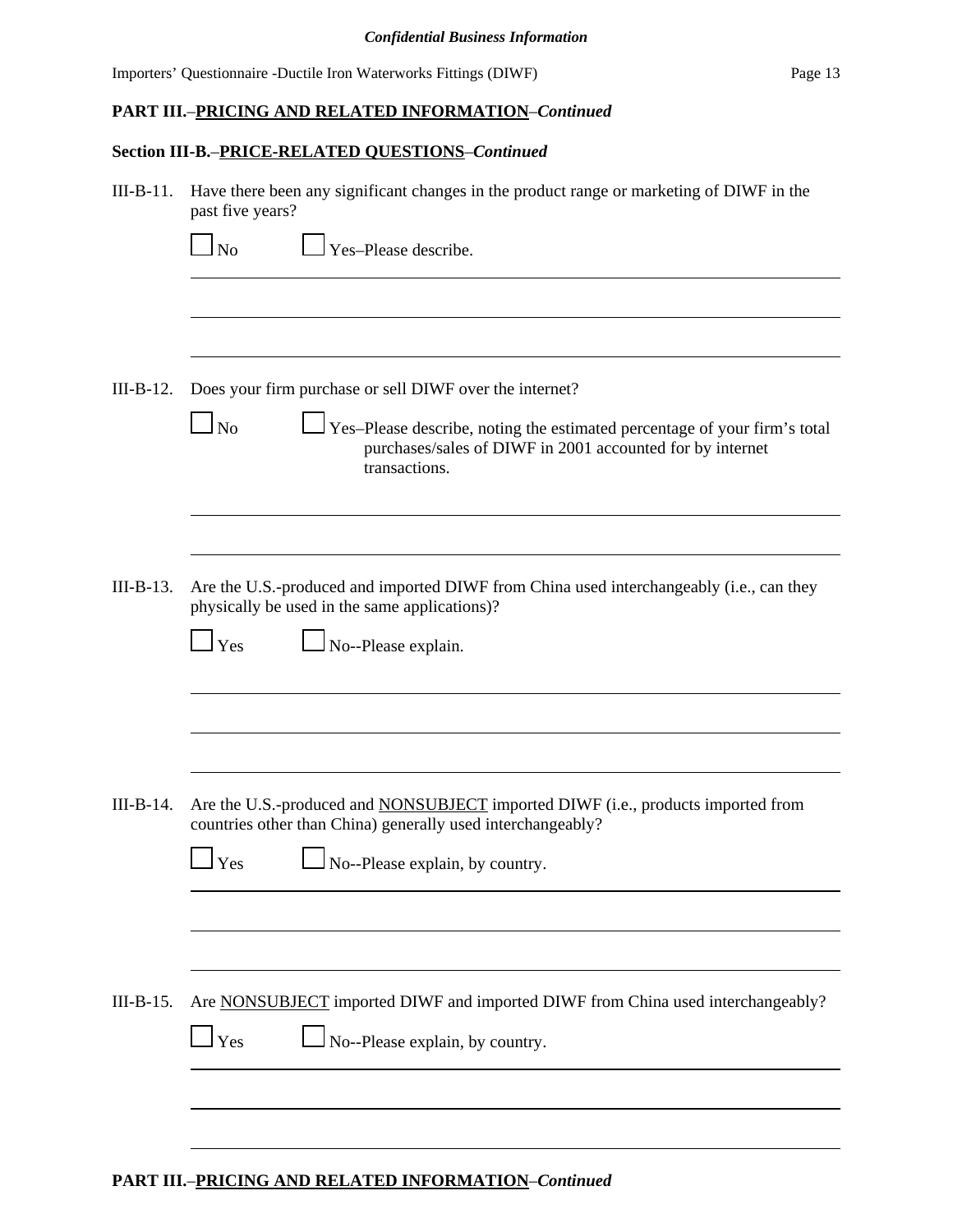# **Section III-B.**–**PRICE-RELATED QUESTIONS**–*Continued*

| $III-B-16.$ | Are there any differences in product characteristics or sales conditions between U.S.-produced<br>DIWF and DIWF imported from China that are a significant factor in your firm's sales of<br>DIWF?                                      |  |  |  |  |  |
|-------------|-----------------------------------------------------------------------------------------------------------------------------------------------------------------------------------------------------------------------------------------|--|--|--|--|--|
|             | Yes--Please describe any such advantages or disadvantages of the<br>$\Box$ No<br>domestic products vis-a-vis the imported products (e.g., quality,<br>availability, transportation network, product range, technical support,<br>etc.). |  |  |  |  |  |
|             |                                                                                                                                                                                                                                         |  |  |  |  |  |
| $III-B-17.$ | Are there any differences in product characteristics or sales conditions between U.S.-produced<br>DIWF and NONSUBJECT imported DIWF that are a significant factor in your firm's sales of<br>DIWF?                                      |  |  |  |  |  |
|             | Yes--Please describe any such advantages or disadvantages of the<br>$\Box$ No<br>domestic products vis-a-vis the nonsubject imported products, by<br>country of origin.                                                                 |  |  |  |  |  |
|             |                                                                                                                                                                                                                                         |  |  |  |  |  |
| $III-B-18.$ | Are there any differences in product characteristics or sales conditions between<br>NONSUBJECT imported DIWF and imported DIWF from China that are a significant factor<br>in your firm's sales of DIWF?                                |  |  |  |  |  |
|             | Yes--Please describe, by country, any such advantages or disadvantages<br>N <sub>o</sub><br>of the nonsubject imported products vis-a-vis the imported products<br>from China.                                                          |  |  |  |  |  |
|             |                                                                                                                                                                                                                                         |  |  |  |  |  |